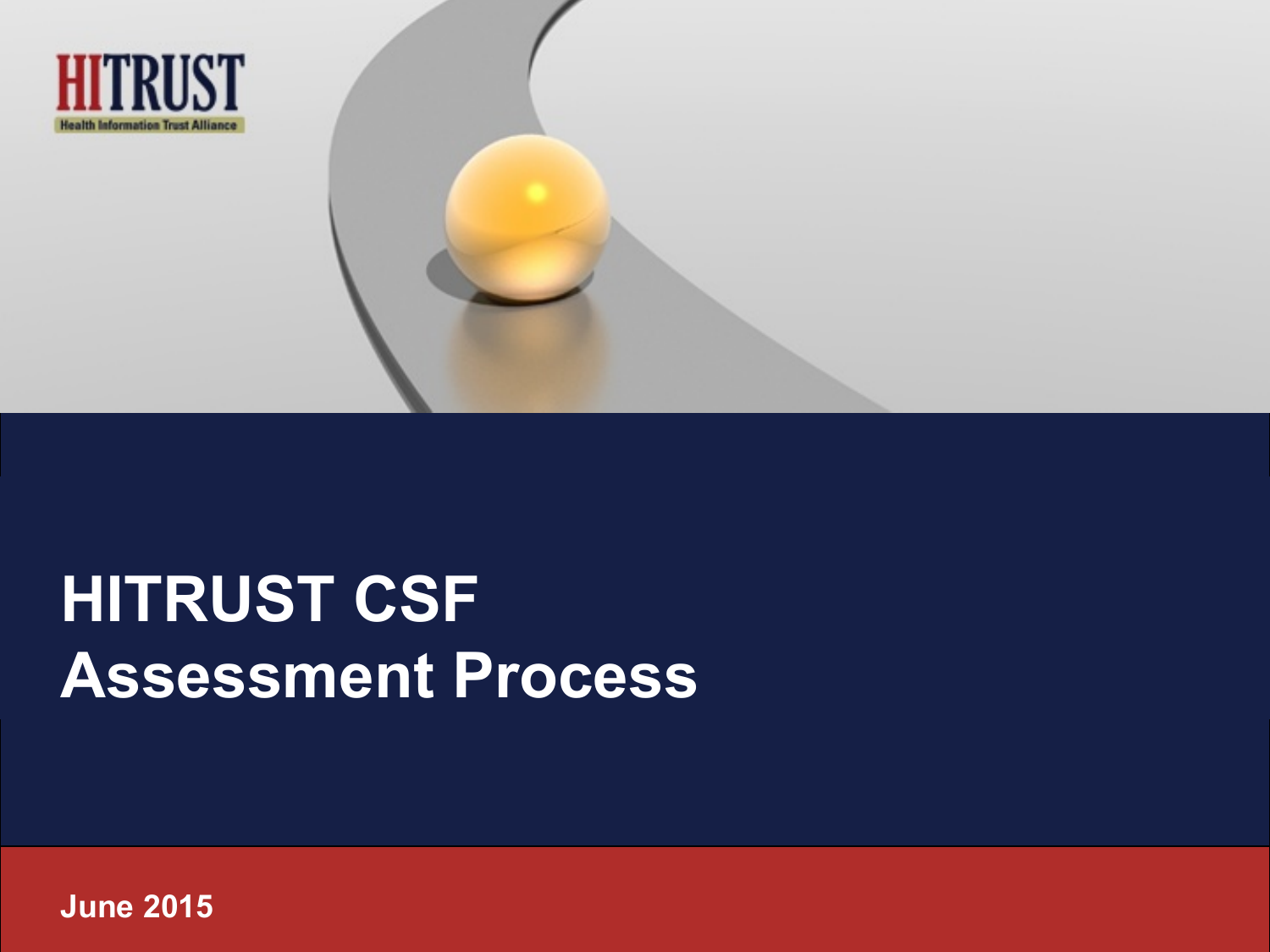## **Assessment Process – Define Scope**

- The assessment scope gives context to the security controls and those organizations and individuals relying on the results
	- Organization scope defines the facilities, business units or subsidiaries reviewed and covered by the controls
	- System scope defines the "systems" reviewed and covered by the controls - systems are generally applications; however, they could also be hardware (e.g., medical devices) or enterprise-wide platforms (e.g., electronic health records system)
- Increasing the organization and system scope will satisfy more business partners, but also increases complexity

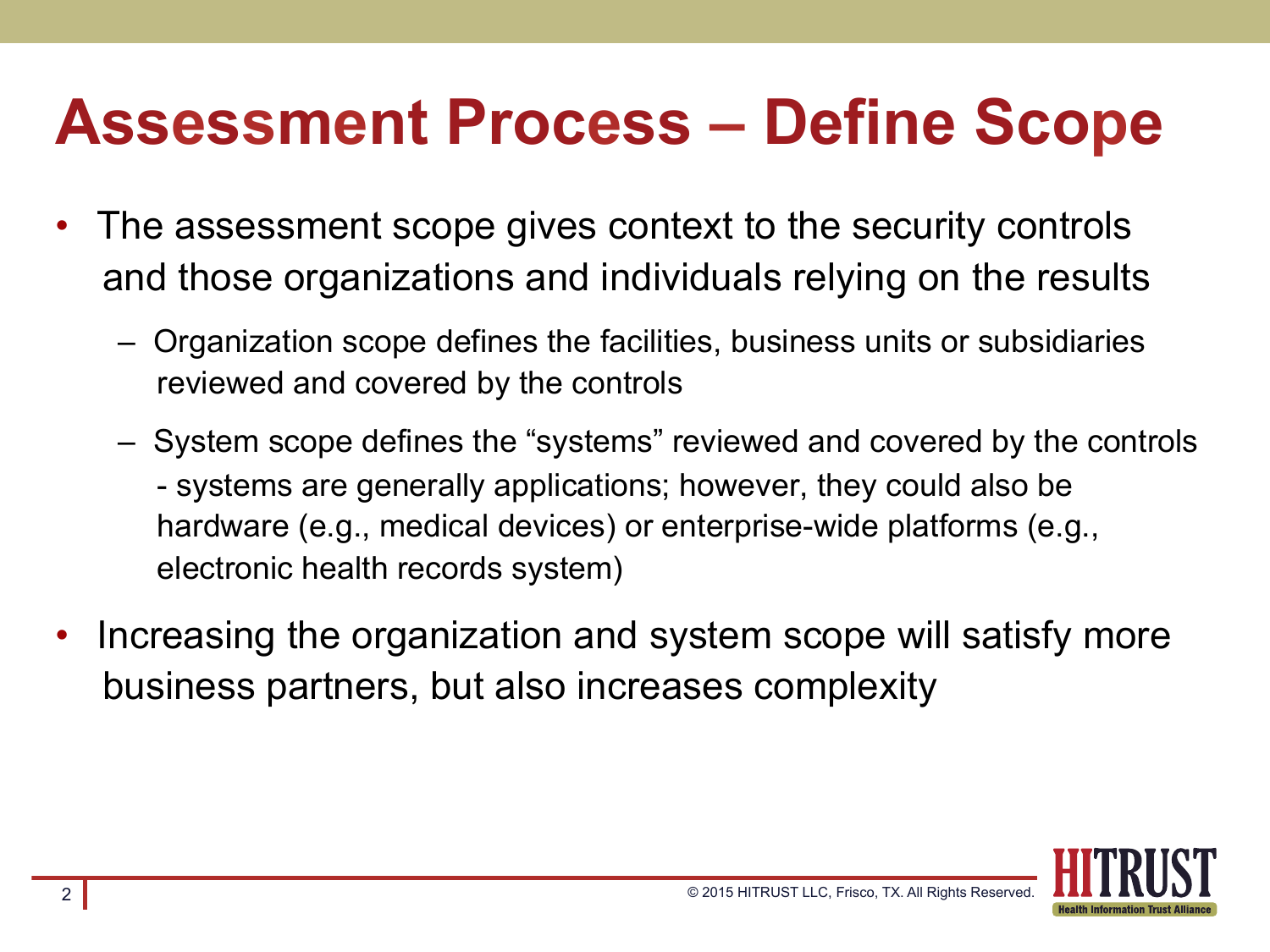### **Assessment Process – Generate and Complete a HITRUST CSF Assessment**

#### **The HITRUST CSF Assessment is designed to:**

- Identify general controls, security resources and tools utilized
- Evaluate the maturity of the organization's security management program
- Identify documents, interviews and tests to perform as necessary

#### **There are typically 120-328 questions in a HITRUST CSF Assessment**

Best to work through with the individual(s) who have the most knowledge of the overall security program and controls

#### **Assessment workflow may be managed in MyCSF**

- Questions may be assigned to specific individuals
- Notifications and reminders can be automated
- Status of the assessment can be monitored and reported to management

#### **Access MyCSF at hitrustalliance.net/mycsf**

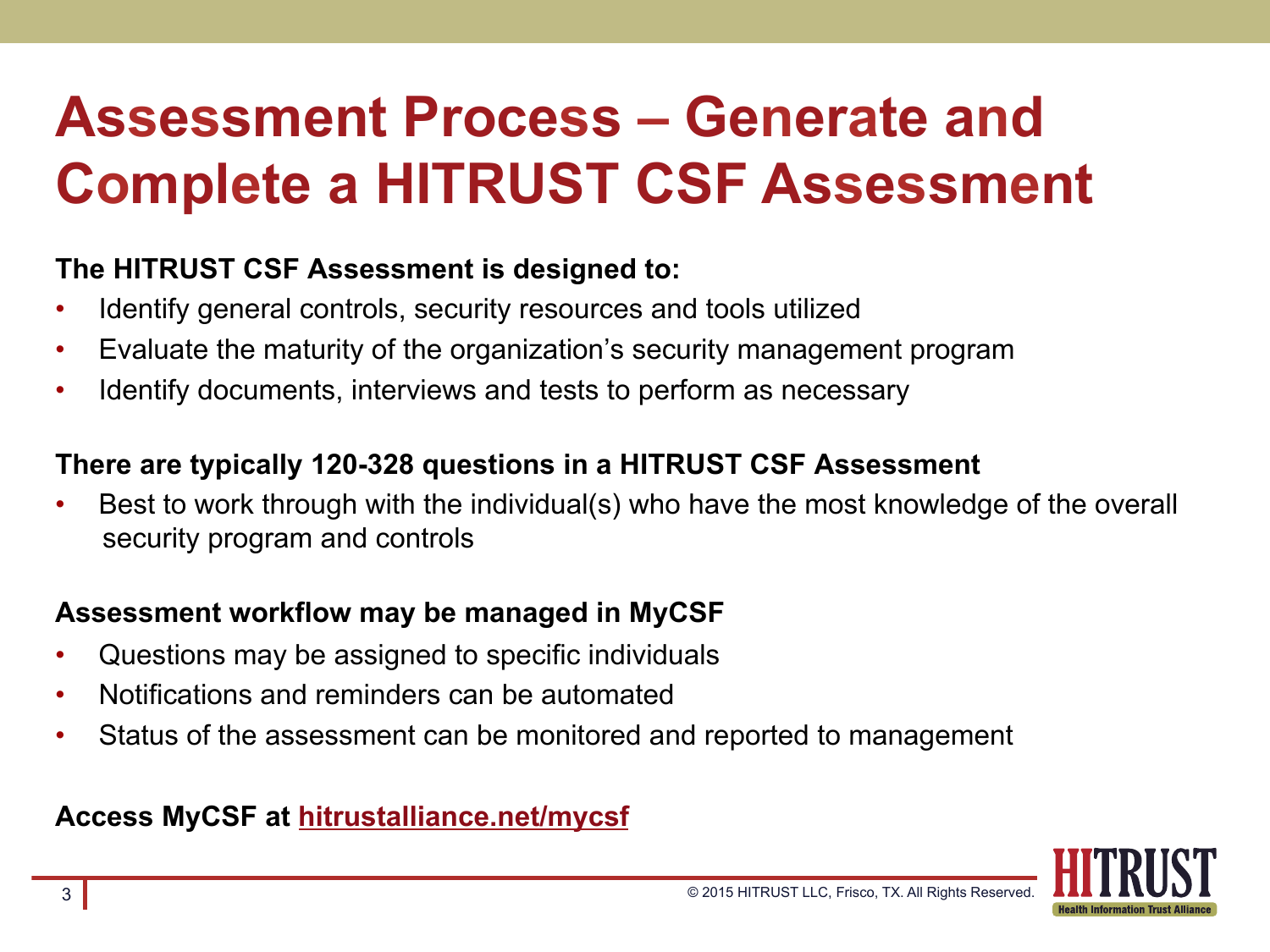# **Questionnaire**

#### **HITRUST CSF Assessment Questionnaire:**

- Innovative approach to assess the quality of information protection practices in an efficient manner
- Focus on the security capabilities and outcomes of an organization
- Leverages key measures and benchmarking
- Structured according to the high-risk areas identified in the HITRUST CSF, which reflect the controls required to mitigate the most common sources of breaches for the industry
- Ensures all HIPAA Security Rule implementation specifications are addressed

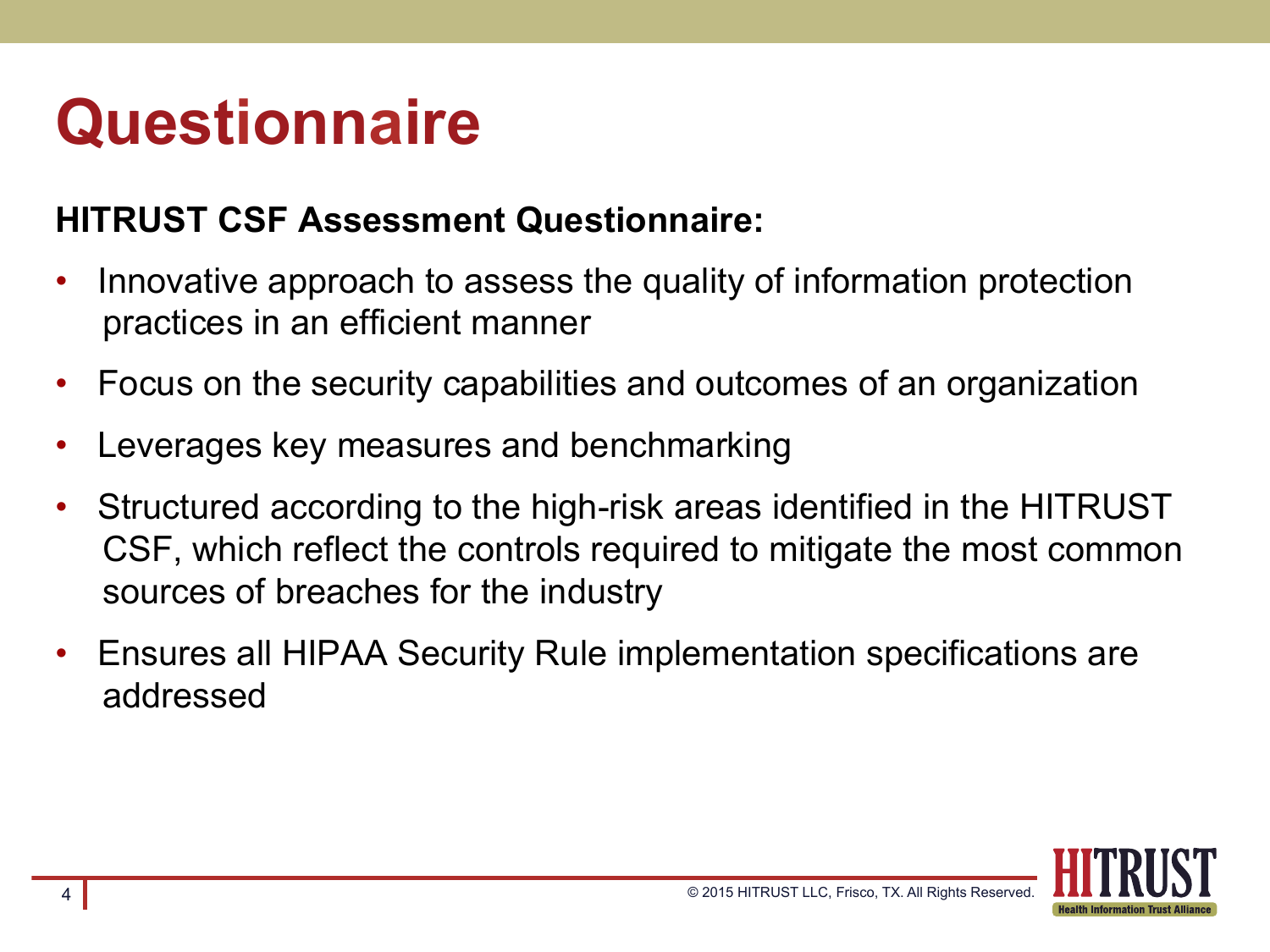# **Questionnaire**

| <b>HITRUST CSF Requirement</b><br>Assessor<br>Diary<br><b>Illustrative Procedures</b>                                                        |              |                                 |  |  |  |  |  |
|----------------------------------------------------------------------------------------------------------------------------------------------|--------------|---------------------------------|--|--|--|--|--|
| <b>Control Information</b>                                                                                                                   |              | <b>Your Maturity Assessment</b> |  |  |  |  |  |
| <b>Type</b>                                                                                                                                  |              | Maturity - Policy               |  |  |  |  |  |
| Organizational                                                                                                                               | $\hat{\div}$ | 5. Fully Compliant (100%)       |  |  |  |  |  |
| Level                                                                                                                                        |              | Maturity - Process              |  |  |  |  |  |
|                                                                                                                                              |              |                                 |  |  |  |  |  |
| $\mathbf{1}$                                                                                                                                 | $\div$       | 5. Fully Compliant (100%)       |  |  |  |  |  |
| Related HITRUST CSF Control                                                                                                                  |              | Maturity - Implemented          |  |  |  |  |  |
| 00.a Information Security Management Program                                                                                                 | $\mathsf q$  | 5. Fully Compliant (100%)       |  |  |  |  |  |
|                                                                                                                                              |              |                                 |  |  |  |  |  |
| <b>HITRUST CSF Requirement Statement</b>                                                                                                     |              | Maturity - Measured             |  |  |  |  |  |
| The organization has a formal information protection program based on an accepted industry framework that is reviewed and updated as needed. |              | 2. Somewhat Compliant (25%)     |  |  |  |  |  |
|                                                                                                                                              |              |                                 |  |  |  |  |  |
|                                                                                                                                              |              | Maturity - Managed              |  |  |  |  |  |
|                                                                                                                                              |              | 2. Somewhat Compliant (25%)     |  |  |  |  |  |
|                                                                                                                                              |              |                                 |  |  |  |  |  |
| Is this control applicable?                                                                                                                  |              |                                 |  |  |  |  |  |
| Yes                                                                                                                                          | $\hat{\div}$ |                                 |  |  |  |  |  |
| <b>Enter CAPs?</b>                                                                                                                           |              |                                 |  |  |  |  |  |
| Yes                                                                                                                                          |              | Assigned User(s)                |  |  |  |  |  |
|                                                                                                                                              | $\hat{\div}$ |                                 |  |  |  |  |  |
| <b>Your Comments</b>                                                                                                                         |              |                                 |  |  |  |  |  |
|                                                                                                                                              |              |                                 |  |  |  |  |  |
| <b>Comments</b>                                                                                                                              |              |                                 |  |  |  |  |  |
|                                                                                                                                              |              |                                 |  |  |  |  |  |
|                                                                                                                                              |              |                                 |  |  |  |  |  |
|                                                                                                                                              |              |                                 |  |  |  |  |  |

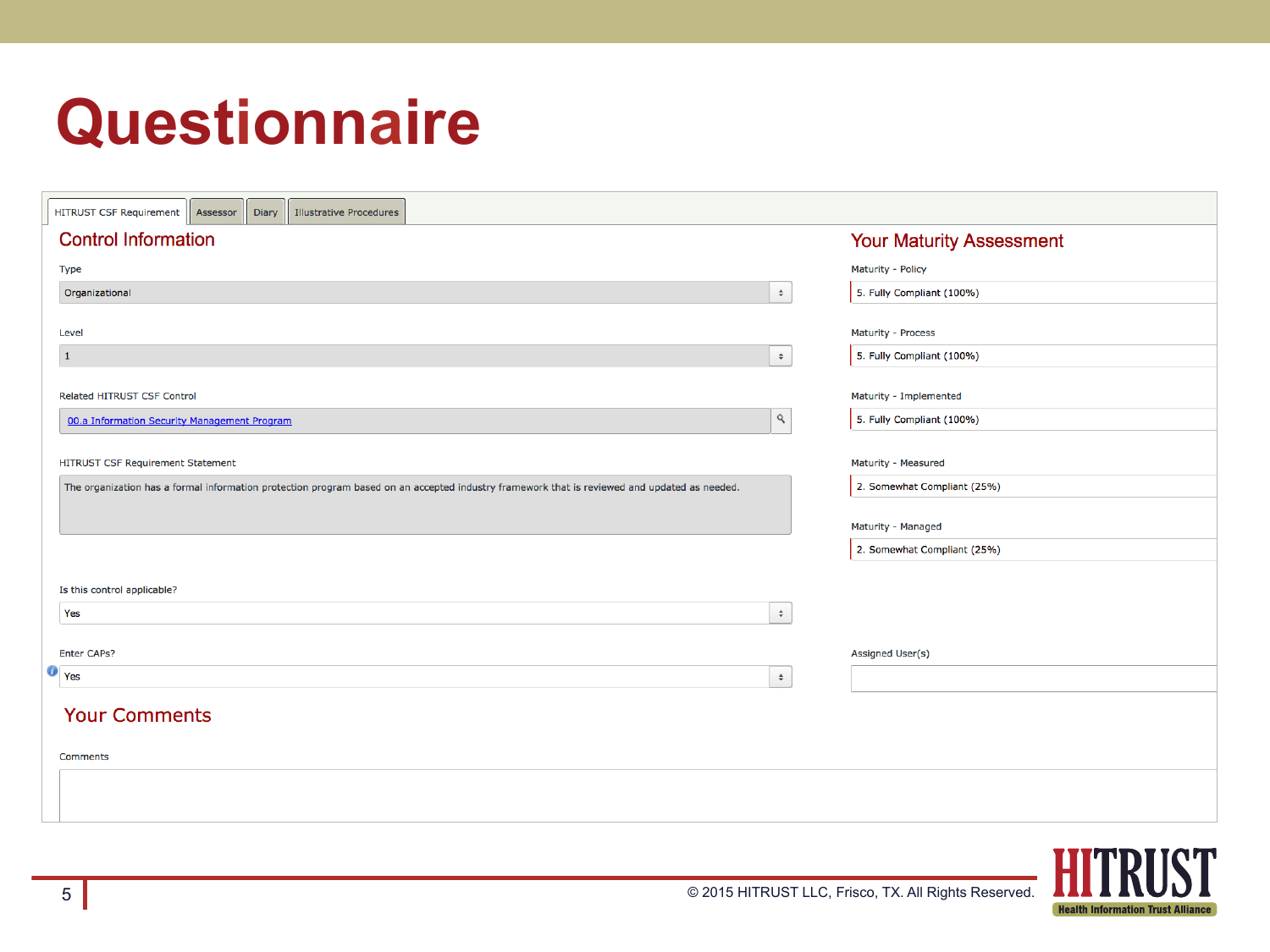### **Examples of HITRUST CSF Requirements**

- The organization has a formal information protection program based on an accepted industry framework that is reviewed and updated as needed.
- The security policies are regularly reviewed, updated and communicated throughout the organization.
- Firewalls are configured to deny or control any traffic from a wireless environment into the covered data environment.
- The access authorization process addresses requests for access,
- changes to access, removal of access, and emergency access.
- The organization maintains and updates a formal, comprehensive program to manage the risk associated with the use of information assets.
- The organization has formally appointed a data protection officer responsible for the privacy of covered information.

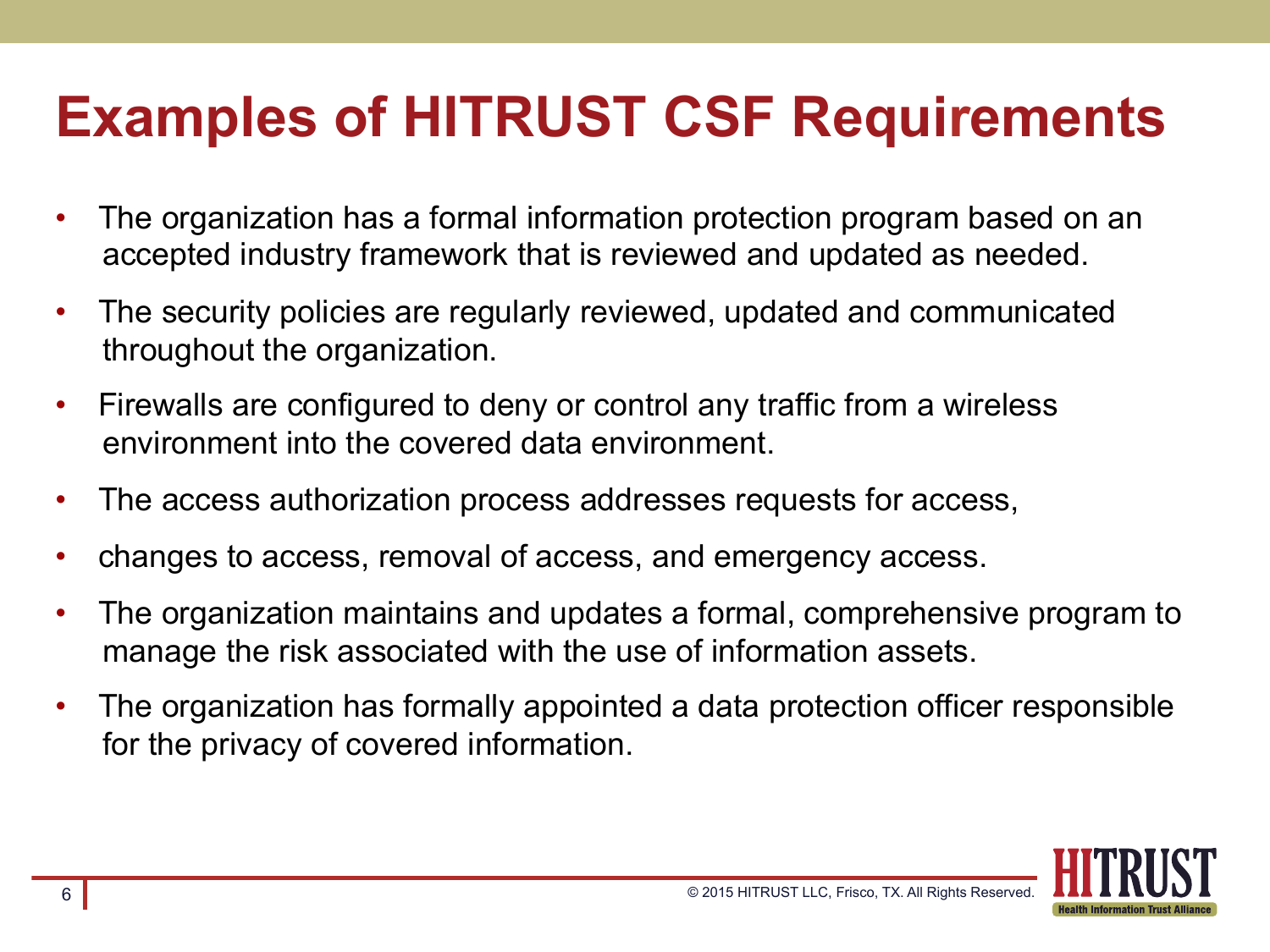### **Assessment Process – Submit to HITRUST**

• After completing the HITRUST CSF Assessment and other materials as necessary submit them to HITRUST.

| <b>HITRUST CSF Assessment</b> |     |                   |
|-------------------------------|-----|-------------------|
| <b>HITRUST CSF Assessment</b> |     |                   |
| <b>HITRUST CSF Reports</b>    |     |                   |
| <b>Assessor Documents</b>     |     |                   |
| <b>Customer Documents</b>     |     |                   |
| Assessment Response Status    |     |                   |
|                               | 439 | <b>O</b> Complete |

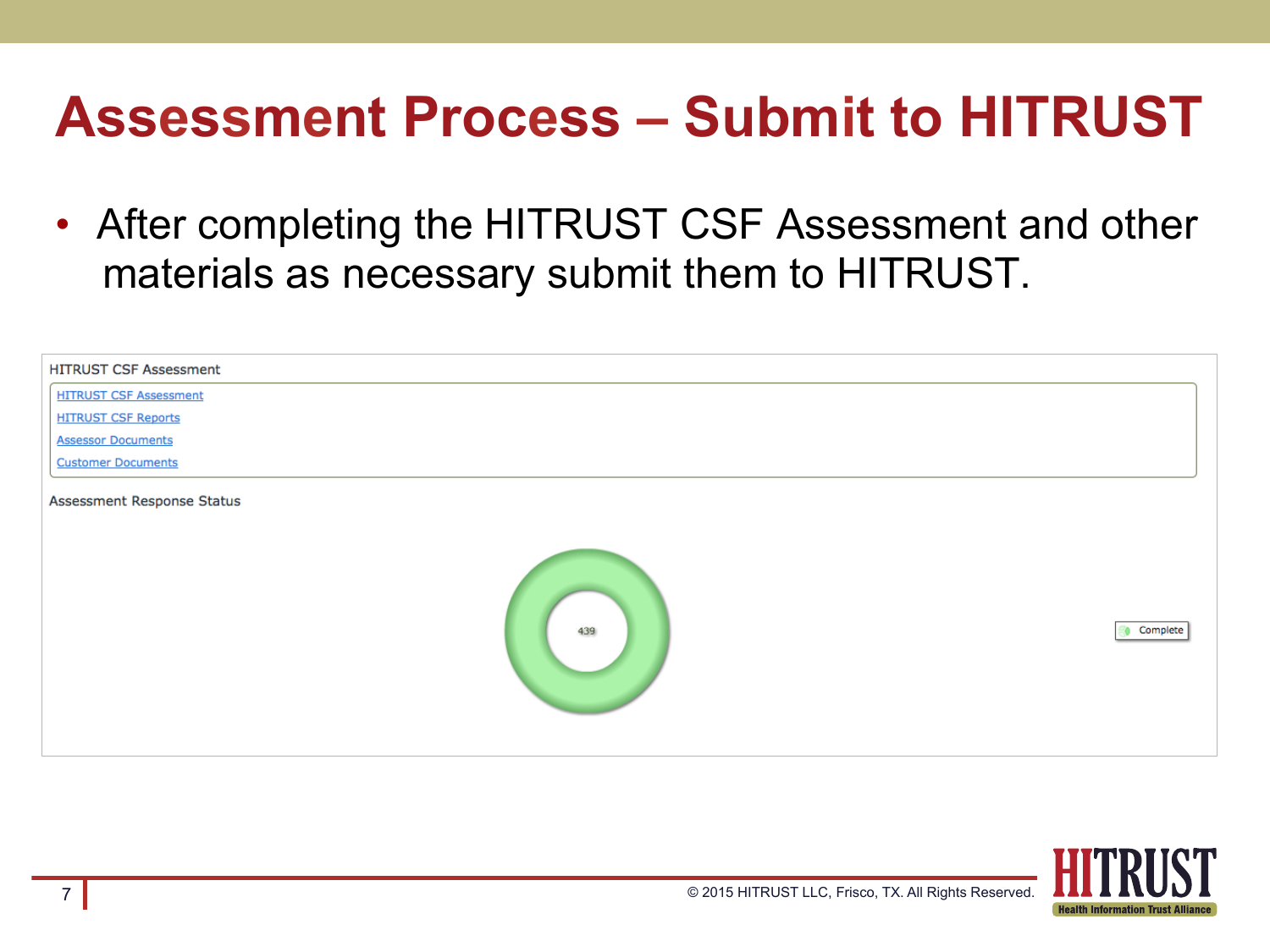#### **Assessment Process – HITRUST Quality Review**



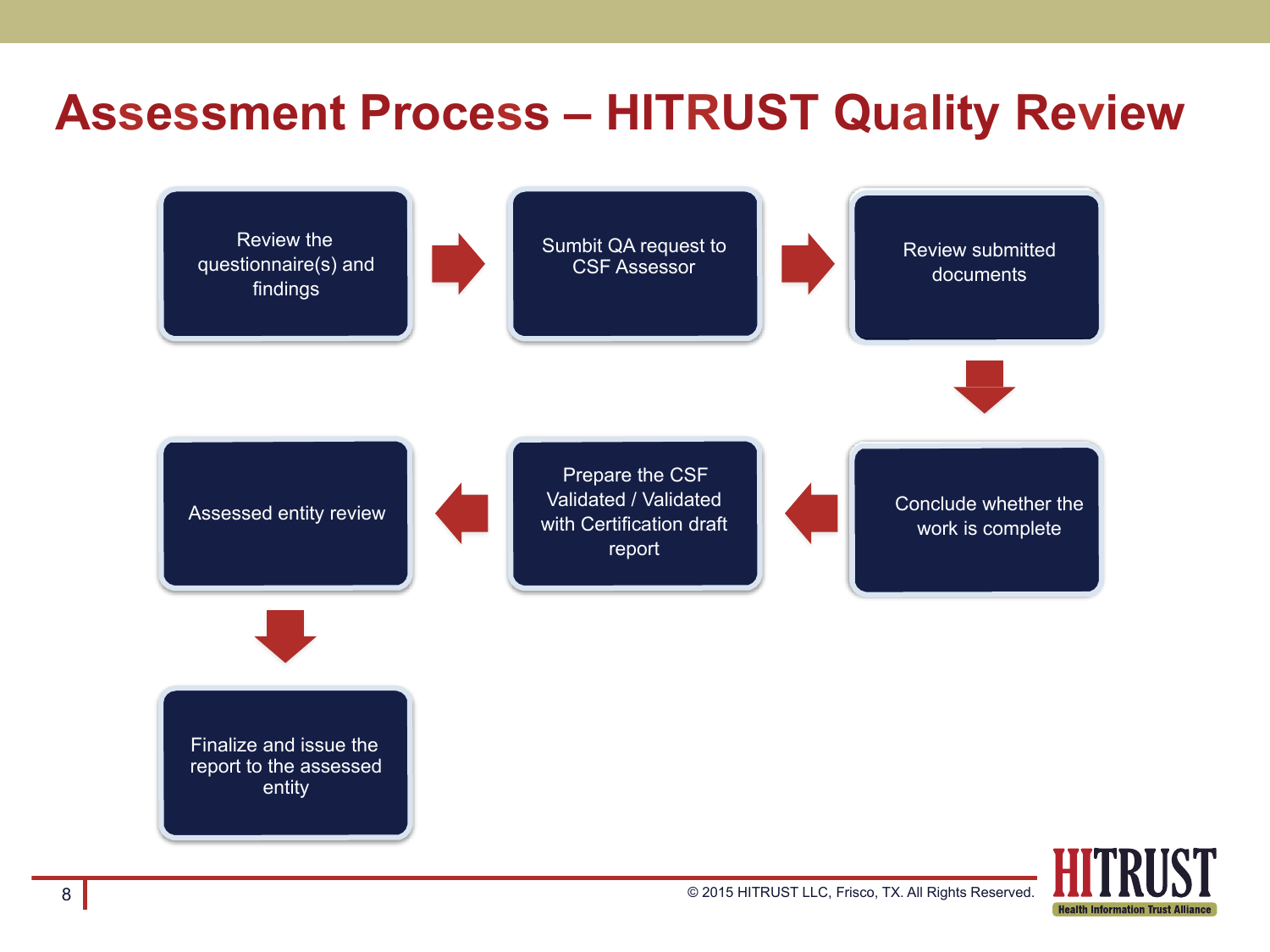## **Assessment Process – Review Report**

• You will be notified when your draft and final reports are ready and you can download them from MyCSF when they are available

| <b>HOME</b>         | Assessments                                                                              | Manage | Records                             | Report                     | Search                     |                                      |                                            |                    |                                         |                             |      |                  | Help $\mathbf{v} \bullet \mathbf{v}$ <b>1</b> $\mathbf{v}$ Steve Claydon | <b>MACST</b><br>Leverages 3 & R sam GRC |
|---------------------|------------------------------------------------------------------------------------------|--------|-------------------------------------|----------------------------|----------------------------|--------------------------------------|--------------------------------------------|--------------------|-----------------------------------------|-----------------------------|------|------------------|--------------------------------------------------------------------------|-----------------------------------------|
|                     | Baseline Reports » eHealthrx-01                                                          |        |                                     |                            |                            |                                      |                                            |                    |                                         |                             |      |                  |                                                                          |                                         |
| General             | MyCSF Library                                                                            |        | Organization Administrative Details |                            | <b>Baseline Assessment</b> | Detail Assessment                    | <b>Baseline Reports</b>                    | Assessor Documents |                                         | <b>Customer Documents</b>   |      |                  |                                                                          |                                         |
|                     | <b>Baseline Reports</b>                                                                  |        |                                     |                            |                            |                                      |                                            |                    | Refresh                                 | Add                         | Open | Delete<br>Assign | Action '                                                                 |                                         |
| <b>Instructions</b> |                                                                                          |        |                                     |                            |                            |                                      |                                            |                    |                                         |                             |      |                  |                                                                          |                                         |
|                     | To request a new report:                                                                 |        |                                     |                            |                            |                                      |                                            |                    |                                         |                             |      |                  |                                                                          |                                         |
| $\sim$<br>$\sim$    | - click on Add -> Report Request<br>complete all required information<br>click on Submit |        |                                     |                            |                            |                                      |                                            |                    |                                         |                             |      |                  |                                                                          |                                         |
|                     | <b>Record Workflow State</b>                                                             |        |                                     | <b>Report Requested by</b> |                            | <b>Report Request Date Submitted</b> | <b>Baseline Report Name</b>                |                    |                                         | <b>Baseline Report Date</b> |      |                  |                                                                          |                                         |
|                     | $\boldsymbol{\nabla}$                                                                    |        | $\boldsymbol{\nabla}$               |                            | $\nabla$                   |                                      | $\boldsymbol{\nabla}$                      |                    | $\mathbbmss{}$                          |                             |      |                  |                                                                          |                                         |
|                     | <b>Report Requested</b>                                                                  |        | student01                           |                            | 2013-07-02                 |                                      | <b>HITRUST Self Assessment</b><br>Report   |                    | 2013-07-02                              |                             |      |                  |                                                                          |                                         |
|                     |                                                                                          |        |                                     |                            |                            |                                      |                                            |                    |                                         |                             |      |                  |                                                                          |                                         |
|                     |                                                                                          |        |                                     |                            |                            |                                      |                                            |                    |                                         |                             |      |                  |                                                                          |                                         |
|                     |                                                                                          |        |                                     |                            |                            | Records per page<br>50               | $\vert \ll \vert$ $\vert \ll \vert$ Page 1 |                    | $\div$ of 1 $\rightarrow$ $\rightarrow$ |                             |      |                  |                                                                          |                                         |
|                     |                                                                                          |        |                                     |                            |                            |                                      |                                            |                    |                                         |                             |      |                  |                                                                          |                                         |

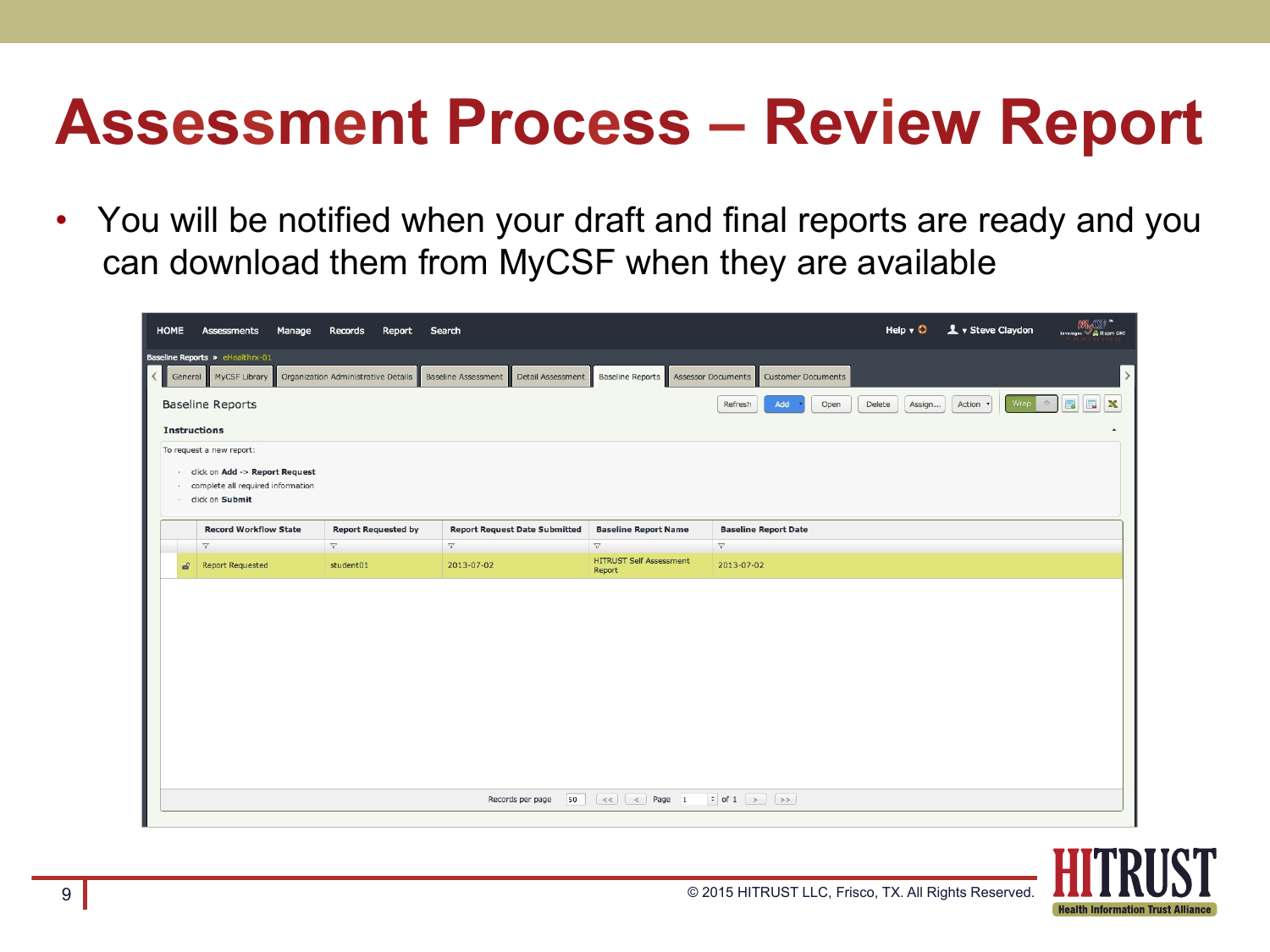# **CSF Assurance Report**

**HITRUST leverages the concepts and rating scheme of the NISTIR 7358 standard Program Review for Information Security Management Assistance (PRISMA) to rate an organization's security management program** 

• The rating is an indicator of an organization's ability to protect information in a sustainable manner.